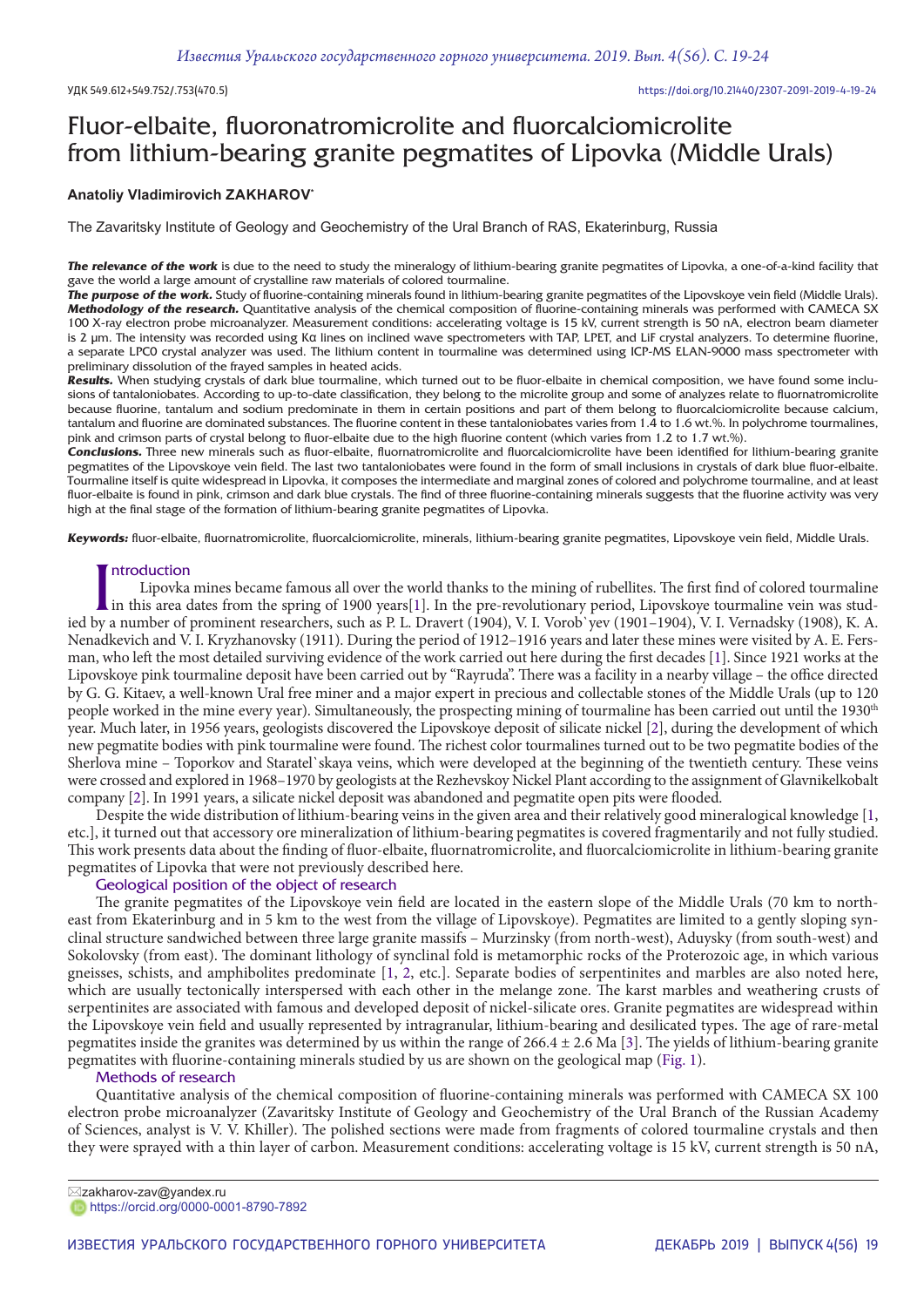

Figure 1. Geologic pattern of the Lipovskoye vein field (according to [3]). 1 – serpentinites; 2 – granites (A – Aduysky massif, M – Murzinsky massif, S – Sokolovsky massif); 3 – gneiss; 4 – marble; 5 – contours of Lipovskoye village; 6 – lithium-bearing granite pegmatites outcrops. **Рисунок 1. Геологическая схема Липовского жильного поля (дано по [3]).** 1 – серпентиниты; 2 – граниты (А – Адуйский массив, М – Мурзинский массив, С – Соколовский массив); 3 – гнейсы; 4 – мраморы; 5 – контуры села Липовское; 6 – выходы литиеносных гранитных пегматитов.

electron beam diameter is 2 μm. Standard samples: fluorphlogopite for F and Mg, andradite for Si, Fe, Ca and O, tantalite for Ta, columbite for Nb, orthoclase for Al, jadeite for Na, rutile for Ti, eskolaite for Cr, rhodonite for Mn, uraninite for U, Th, Pb, bismuthinite for Bi. The intensity was recorded using Kα lines on inclined wave spectrometers (40 X-ray angle) with TAP analyzer crystals (for Na, Mg, Al, Si), LPET (Ca, Ti, Cr) and LiF (Mn, Fe and other). To determine fluorine, a separate LPC0 crystal analyzer was used. When performing a quantitative analysis, the time of measuring the intensity at the peak was twice as high as the background measurement time.

The lithium content in tourmaline was determined using ICP-MS ELAN-9000 mass spectrometer with preliminary dissolution of the frayed samples in heated acids (the analysts are N. N. Adamovich, N. V. Cherednichenko). From each color zone of the crystal, a monofraction of tourmaline was isolated for analysis.

## Research results and their discussion

**Fluornatromicrolite and fluorcalciomicrolite***.* According to literary sources [1], a number of tantaloniobates as ore minerals are characteristic for lithium-bearing contaminated granite pegmatites of Lipovka – columbite-(Mn), stibiocolumbite, stibiotantalite, bismutotantalite, plumbomicrolite, bismutomicrolite, uranmicrolite and microlite. Moreover, the last two minerals were also noted in silica-depleted pegmatites as substitution products of primary tantalite-(Mn) in association with other tantaloniobates and magnesiotantalite [4]. Previously, we studied tantaloniobates in contaminated pegmatites and found tantalite-(Mn) not mentioned earlier in them [5].

Unfortunately, the classification of the microlite-group [6, 7], as well as other tantaloniobates, has now become much more complicated, primarily due to the expansion of the crystal chemical position in the area of anions with respect to oxygen, fluorine, OH



**Figure 2. Fluor-elbaite crystal with microlite inclusions (their enlarged images are shown on the right). Cross tourmaline crystal, polished thin section. BSE-image, CAMECA SX 100 microanalyzer. The photo of tourmaline was made by the mosaic method, by way of "gluing" pictures with each other.**

**Рисунок 2. Включения микролита в матрице фтор-эльбаита. Поперечный кристалл турмалина, полированный шлиф. BSE-изображение, микроанализатор CAMECA SX 100. Фото турмалина сделано методом мозаики, путем «склеивания» картинок друг с другом.**

20 3axapos A. B. Fluor-elbaite, fluoronatromicrolite and fluorcalciomicrolite from lithium-bearing granite pegmatites of Lipovka (Middle Захаров А. В. Fluor-elbaite, fluoronatromicrolite and fluorcalciomicrolite from lithium-bearing granite pegmatites of Lipovka (Middle<br>Urals)//Известия УГГУ. 2019. Вып. 4(56). С. 19-24. DOI 10.21440/2307-2091-2019-4-19-24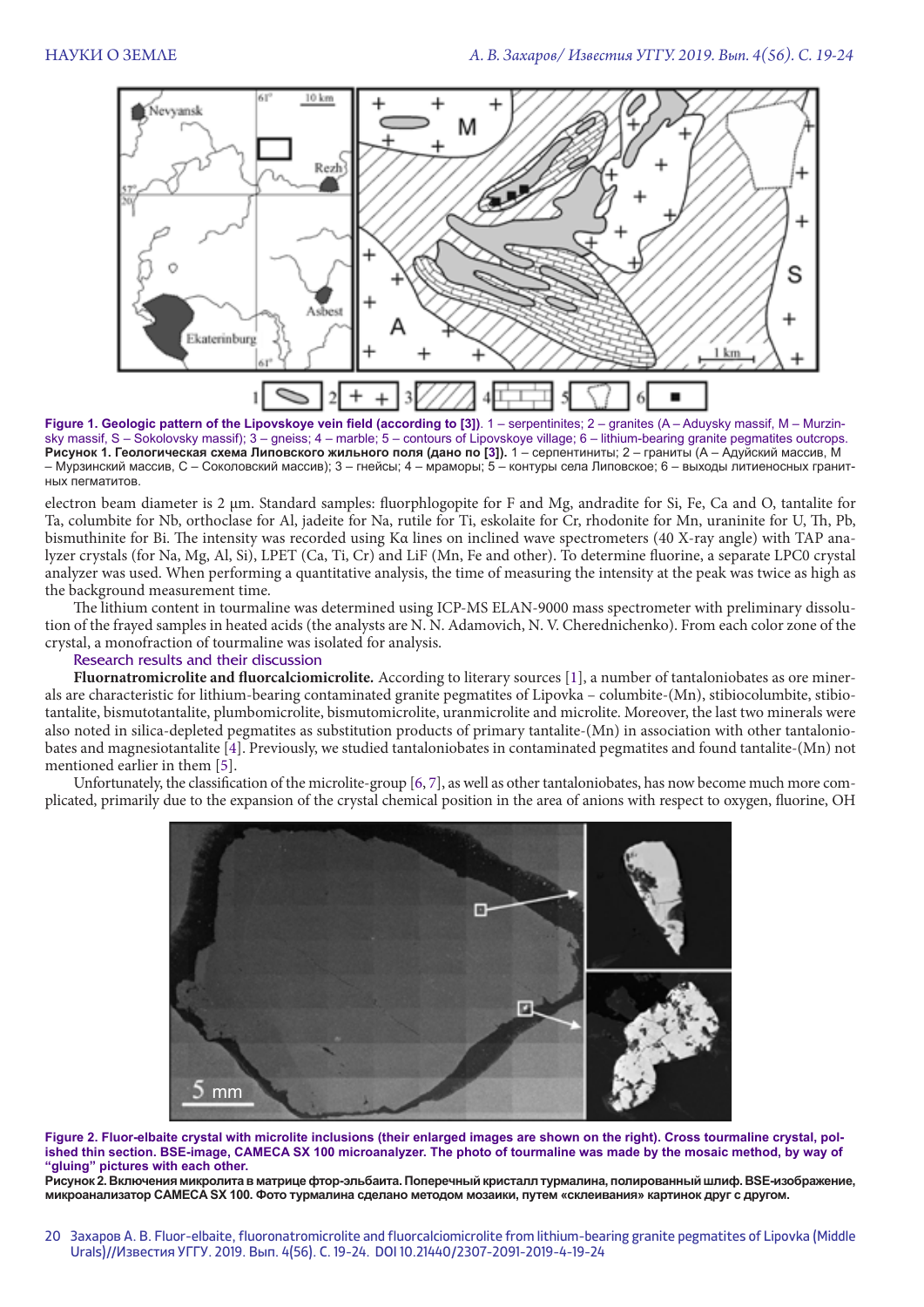## *A. V. Zakharov / News of the Ural State Mining University. 2019. Issue 4(56), pp. 19-24* EARTH SCIENCES

| group, water, and vacancy. All this implies more detailed studies of the mineral and, according to the results of microprobe analysis                                                                                                                                                                      |                                                                                                                               |                                                                                                                                                                                                                  |                            |                                                                                                                                                                                                    |                   |                                                                                                                                 |
|------------------------------------------------------------------------------------------------------------------------------------------------------------------------------------------------------------------------------------------------------------------------------------------------------------|-------------------------------------------------------------------------------------------------------------------------------|------------------------------------------------------------------------------------------------------------------------------------------------------------------------------------------------------------------|----------------------------|----------------------------------------------------------------------------------------------------------------------------------------------------------------------------------------------------|-------------------|---------------------------------------------------------------------------------------------------------------------------------|
| (which cannot diagnose water, oxygen or a vacancy) it is extremely difficult to determine the microlite to a mineral type. Currently,                                                                                                                                                                      |                                                                                                                               |                                                                                                                                                                                                                  |                            |                                                                                                                                                                                                    |                   |                                                                                                                                 |
| only fluornatromicrolite is officially and reliably determined from the sodium differences of microlite [8], the remaining four mineral<br>species remain unknown. Among the calcic microlites, only fluorcalciomicrolite [9] and oxycalciomicrolite [7] were found; the other                             |                                                                                                                               |                                                                                                                                                                                                                  |                            |                                                                                                                                                                                                    |                   |                                                                                                                                 |
| three mineral species are also unknown. The previously described microlite finds within the Lipovskoye vein field [10, 11] remained                                                                                                                                                                        |                                                                                                                               |                                                                                                                                                                                                                  |                            |                                                                                                                                                                                                    |                   |                                                                                                                                 |
| undetermined to the mineral form for various reasons (within the framework of the current classification).                                                                                                                                                                                                 |                                                                                                                               |                                                                                                                                                                                                                  |                            |                                                                                                                                                                                                    |                   |                                                                                                                                 |
|                                                                                                                                                                                                                                                                                                            |                                                                                                                               |                                                                                                                                                                                                                  |                            |                                                                                                                                                                                                    |                   | When studying the cross and long sections of crystals of dark blue, almost black, tourmaline, which turned out to be fluor-el-  |
| baite in chemical composition, we found numerous inclusions of tantaloniobates. They form weakly elongated and rounded grains                                                                                                                                                                              |                                                                                                                               |                                                                                                                                                                                                                  |                            |                                                                                                                                                                                                    |                   |                                                                                                                                 |
| up to 200-250 µm in size (Fig. 2). According to the microprobe analysis (Table 1), inclusions differ in a quite stable chemical com-                                                                                                                                                                       |                                                                                                                               |                                                                                                                                                                                                                  |                            |                                                                                                                                                                                                    |                   |                                                                                                                                 |
| position and are confidently determined as tantaloniobates from the microlite-group. Among the essential impurities in grains one                                                                                                                                                                          |                                                                                                                               |                                                                                                                                                                                                                  |                            |                                                                                                                                                                                                    |                   |                                                                                                                                 |
| can find uranium (UO, up to 14.5 wt.%), niobium (Nb, O <sub>5</sub> up to 2.7 wt.%), titanium (TiO <sub>2</sub> up to 2.6 wt.%), lead (PbO up to 1 wt.%)<br>and bismuth (Bi,O <sub>3</sub> up to 0.7 wt%). The total amount of compounds is characterized by a slight shortage, which is quite typical for |                                                                                                                               |                                                                                                                                                                                                                  |                            |                                                                                                                                                                                                    |                   |                                                                                                                                 |
| tantaloniobates. Against the background of significant impurities of uranium, the mineral could fall under partial metamictization.                                                                                                                                                                        |                                                                                                                               |                                                                                                                                                                                                                  |                            |                                                                                                                                                                                                    |                   |                                                                                                                                 |
|                                                                                                                                                                                                                                                                                                            |                                                                                                                               |                                                                                                                                                                                                                  |                            |                                                                                                                                                                                                    |                   | The crystallochemical microlite recalculation shows that the "A" position in the mineral has a slight drawback, and the "B"     |
| position, on the contrary, has an excess, which is possibly associated with inclusion of water into the "A" position. The recalcula-<br>tion shows that the amount of uranium varies from 0.32 to 0.35 f. units, i. e. no more than 17.5% of the uranium microlite minal.                                  |                                                                                                                               |                                                                                                                                                                                                                  |                            |                                                                                                                                                                                                    |                   |                                                                                                                                 |
| The ratio of calcium and sodium in tantaloniobates varies slightly, and in one analysis (an. 4), according to crystallochemical re-                                                                                                                                                                        |                                                                                                                               |                                                                                                                                                                                                                  |                            |                                                                                                                                                                                                    |                   |                                                                                                                                 |
| calculation, calcium prevails over sodium. The same applies to fluorine: in almost all analyzes (an. 1-4) it prevails in the so-called<br>"Y" position (i. e., fills it) of a flawless microlite, which means that the prefix "fluorine" should be applied to them. In two other                           |                                                                                                                               |                                                                                                                                                                                                                  |                            |                                                                                                                                                                                                    |                   |                                                                                                                                 |
| analyzes, fluorine is already below the 50% threshold.                                                                                                                                                                                                                                                     |                                                                                                                               |                                                                                                                                                                                                                  |                            |                                                                                                                                                                                                    |                   |                                                                                                                                 |
|                                                                                                                                                                                                                                                                                                            |                                                                                                                               |                                                                                                                                                                                                                  |                            |                                                                                                                                                                                                    |                   | Therefore, using the current classification of the microlite-group [6, 7], it can be assumed that the first three analyzes (an. |
| 1-3) relate to fluornatromicrolite because fluorine, tantalum and sodium prevail in certain positions in them. The fourth analysis                                                                                                                                                                         |                                                                                                                               |                                                                                                                                                                                                                  |                            |                                                                                                                                                                                                    |                   |                                                                                                                                 |
| (an. 4) relates to fluorcalciomycrolite because it is dominated by calcium, tantalum and fluorine. The remaining two analyzes                                                                                                                                                                              |                                                                                                                               |                                                                                                                                                                                                                  |                            |                                                                                                                                                                                                    |                   |                                                                                                                                 |
| correspond exactly to sodium microlites, since sodium and tantalum are dominated substances. Moreover, the amount of fluo-                                                                                                                                                                                 |                                                                                                                               |                                                                                                                                                                                                                  |                            |                                                                                                                                                                                                    |                   |                                                                                                                                 |
| rine in these analyzes is below the threshold value; therefore, this mineral phase can be hydronatromicrolite, oxinatromicrolite,<br>hydroxynatromicrolite or kenonatromicrolite, i.e. a new mineral that is not recorded yet. What particular mineral it is we will                                       |                                                                                                                               |                                                                                                                                                                                                                  |                            |                                                                                                                                                                                                    |                   |                                                                                                                                 |
| determine further. The task is facilitated by the fact that these two analyzes were performed for the smallest inclusion of tanta-                                                                                                                                                                         |                                                                                                                               |                                                                                                                                                                                                                  |                            |                                                                                                                                                                                                    |                   |                                                                                                                                 |
| loniobate (in Fig. 2, it is located on top), which means that it will be possible to conduct an X-ray diffraction study of the grain.                                                                                                                                                                      |                                                                                                                               |                                                                                                                                                                                                                  |                            |                                                                                                                                                                                                    |                   |                                                                                                                                 |
|                                                                                                                                                                                                                                                                                                            |                                                                                                                               |                                                                                                                                                                                                                  |                            |                                                                                                                                                                                                    |                   | Interestingly, when studying Lipovka microlites, no significant fluorine concentrations were observed in them [1, 10, 11], al-  |
| though various associations and paragenesis of the mineral were considered. Apparently, fluorine accumulates in tantaloniobates                                                                                                                                                                            |                                                                                                                               |                                                                                                                                                                                                                  |                            |                                                                                                                                                                                                    |                   |                                                                                                                                 |
| (and in other minerals as well) at the final crystallization stage of lithium-bearing granite pegmatite.                                                                                                                                                                                                   |                                                                                                                               |                                                                                                                                                                                                                  |                            |                                                                                                                                                                                                    |                   | Fluor-elbaite. It is a recently discovered mineral specimen from the tourmaline supergroup [12, 13], but it has not yet been    |
| determined in the Lipovka pegmatites, although the existence of fluorelbaite has long been assumed by us [14, 15]. At the same                                                                                                                                                                             |                                                                                                                               |                                                                                                                                                                                                                  |                            |                                                                                                                                                                                                    |                   |                                                                                                                                 |
|                                                                                                                                                                                                                                                                                                            |                                                                                                                               |                                                                                                                                                                                                                  |                            |                                                                                                                                                                                                    |                   |                                                                                                                                 |
| Table 1. Chemical composition (in wt.%) of microlite inclusions from fluor-elbaite crystals.<br>Таблица 1. Химический состав (в мас.%) включений микролита из кристаллов фтор-эльбаита.                                                                                                                    |                                                                                                                               |                                                                                                                                                                                                                  |                            |                                                                                                                                                                                                    |                   |                                                                                                                                 |
| Nº                                                                                                                                                                                                                                                                                                         | 1                                                                                                                             | $\overline{2}$                                                                                                                                                                                                   | 3                          | 4                                                                                                                                                                                                  | 5                 | 6                                                                                                                               |
| $Ta_2O_5$                                                                                                                                                                                                                                                                                                  | 63.72                                                                                                                         | 66.18                                                                                                                                                                                                            | 65.87                      | 65.80                                                                                                                                                                                              | 66.15             | 66.14                                                                                                                           |
| Nb <sub>2</sub> O <sub>5</sub>                                                                                                                                                                                                                                                                             | 2.43                                                                                                                          | 2.67                                                                                                                                                                                                             | 2.48                       | 2.61                                                                                                                                                                                               | 2.37              | 2.35                                                                                                                            |
| ThO <sub>2</sub>                                                                                                                                                                                                                                                                                           | 0.26                                                                                                                          | 0.14                                                                                                                                                                                                             | 0.17                       | 0.19                                                                                                                                                                                               | 0.41              | 0.04                                                                                                                            |
| $\overline{UO}_2$                                                                                                                                                                                                                                                                                          | 14.10                                                                                                                         | 14.46                                                                                                                                                                                                            | 14.21                      | 13.89                                                                                                                                                                                              | 13.99             | 14.38                                                                                                                           |
| SiO <sub>2</sub>                                                                                                                                                                                                                                                                                           | 0.33                                                                                                                          | 0.32                                                                                                                                                                                                             | 0.34                       | 0.29                                                                                                                                                                                               | 0.31              | 0.31                                                                                                                            |
| TiO <sub>2</sub>                                                                                                                                                                                                                                                                                           | 2.52                                                                                                                          | 2.62                                                                                                                                                                                                             | 1.81                       | 2.28                                                                                                                                                                                               | 2.01              | 1.97                                                                                                                            |
| Bi <sub>2</sub> O <sub>3</sub>                                                                                                                                                                                                                                                                             | 0.70                                                                                                                          | 0.52                                                                                                                                                                                                             | 0.59                       | 0.63                                                                                                                                                                                               | 0.66              | 0.69                                                                                                                            |
| PbO                                                                                                                                                                                                                                                                                                        | 1.13                                                                                                                          | 1.13                                                                                                                                                                                                             | 0.98                       | 1.01                                                                                                                                                                                               | 0.97              | 0.93                                                                                                                            |
| FeO                                                                                                                                                                                                                                                                                                        | $\qquad \qquad -$                                                                                                             | $\qquad \qquad -$                                                                                                                                                                                                | 0.18                       | 0.11                                                                                                                                                                                               | $\qquad \qquad -$ | 0.05                                                                                                                            |
| CaO                                                                                                                                                                                                                                                                                                        | 5.62                                                                                                                          | 6.17                                                                                                                                                                                                             | 6.04                       | 6.24                                                                                                                                                                                               | 5.98              | 5.72                                                                                                                            |
| MnO                                                                                                                                                                                                                                                                                                        | $\overline{\phantom{m}}$                                                                                                      | 0.01                                                                                                                                                                                                             | 0.06                       | $\qquad \qquad -$                                                                                                                                                                                  | 0.09              | 0.01                                                                                                                            |
| Na <sub>2</sub> O                                                                                                                                                                                                                                                                                          | 3.97                                                                                                                          | 3.74                                                                                                                                                                                                             | 3.75                       | 3.36                                                                                                                                                                                               | 4.06              | 3.25                                                                                                                            |
| F                                                                                                                                                                                                                                                                                                          | 1.68                                                                                                                          | 1.79                                                                                                                                                                                                             | 1.53                       | 1.42                                                                                                                                                                                               | 1.27              | 1.01                                                                                                                            |
| $2F \equiv 0$                                                                                                                                                                                                                                                                                              | $-0.71$                                                                                                                       | $-0.75$                                                                                                                                                                                                          | $-0.64$                    | $-0.60$                                                                                                                                                                                            | $-0.53$           | $-0.42$                                                                                                                         |
| Total                                                                                                                                                                                                                                                                                                      | 95.75                                                                                                                         | 99.00                                                                                                                                                                                                            | 97.37                      | 97.22                                                                                                                                                                                              | 97.74             | 96.45                                                                                                                           |
|                                                                                                                                                                                                                                                                                                            |                                                                                                                               |                                                                                                                                                                                                                  | Crystallochemical formulas |                                                                                                                                                                                                    |                   |                                                                                                                                 |
| 1                                                                                                                                                                                                                                                                                                          |                                                                                                                               |                                                                                                                                                                                                                  |                            | $(Na_{0.82}Ca_{0.64}U_{0.33}Pb_{0.03}Bi_{0.02}Th_{0.01})_{1.85}(Ta_{1.83}Ti_{0.20}Nb_{0.12})_{2.15}O_6(F_{0.62}X_{0.38})$                                                                          |                   |                                                                                                                                 |
| 2                                                                                                                                                                                                                                                                                                          |                                                                                                                               |                                                                                                                                                                                                                  |                            | $(Na_{0.76}Ca_{0.68}U_{0.33}Pb_{0.03}Bi_{0.01})_{1.81}(Ta_{1.86}Ti_{0.20}Nb_{0.13})_{2.19}O_6(F_{0.65}X_{0.35})$                                                                                   |                   |                                                                                                                                 |
| 3                                                                                                                                                                                                                                                                                                          |                                                                                                                               |                                                                                                                                                                                                                  |                            | $(Na_{0.76}Ca_{0.68}U_{0.33}Pb_{0.03}Bi_{0.02}Fe_{0.02}Mn_{0.01})_{1.85}(Ta_{1.89}Ti_{0.14}Nb_{0.12})_{2.15}O_6(F_{0.57}X_{0.43})$                                                                 |                   |                                                                                                                                 |
| 4                                                                                                                                                                                                                                                                                                          |                                                                                                                               |                                                                                                                                                                                                                  |                            |                                                                                                                                                                                                    |                   |                                                                                                                                 |
|                                                                                                                                                                                                                                                                                                            |                                                                                                                               |                                                                                                                                                                                                                  |                            | $(Ca_{0.71}Na_{0.69}U_{0.33}Pb_{0.03}Bi_{0.02}Fe_{0.01}Th_{0.01})_{1.80}(Ta_{1.90}Ti_{0.18}Nb_{0.12})_{2.20}O_6(F_{0.53}X_{0.47})$                                                                 |                   |                                                                                                                                 |
| 5                                                                                                                                                                                                                                                                                                          |                                                                                                                               | $({\rm Na}_{0.82}{\rm Ca}_{0.66}{\rm U}_{0.32}{\rm Pb}_{0.03}{\rm Bi}_{0.02}{\rm Th}_{0.01}{\rm Mn}_{0.01})_{1.87}({\rm Ta}_{1.86}{\rm Ti}_{0.16}{\rm Nb}_{0.11})_{2.13}{\rm O}_6({\rm F}_{0.47}{\rm X}_{0.53})$ |                            |                                                                                                                                                                                                    |                   |                                                                                                                                 |
| 6                                                                                                                                                                                                                                                                                                          |                                                                                                                               |                                                                                                                                                                                                                  |                            | $(Na_{0.69}Ca_{0.67}U_{0.35}Pb_{0.03}Bi_{0.02}Fe_{0.01})_{1.77}$ (Ta <sub>1.96</sub> Ti <sub>0.16</sub> Nb <sub>0.11</sub> ) <sub>2.23</sub> O <sub>6</sub> (F <sub>0.40</sub> X <sub>0.60</sub> ) |                   |                                                                                                                                 |
| Note: The analyses were made using CAMECA SX 100 (The Zavaritsky Institute of Geology and Geochemistry of the Ural Branch of RAS, Ekaterinburg, analyst V.                                                                                                                                                 |                                                                                                                               |                                                                                                                                                                                                                  |                            |                                                                                                                                                                                                    |                   |                                                                                                                                 |
| V. Khiller); an. 1–3 – fluornatromicrolite, an. 4 – fluorcalciomycrolite, an. 5–6 – natromicrolite is undefined yet; X in the formulas is either O, OH, H <sub>2</sub> O or a vacancy.                                                                                                                     |                                                                                                                               |                                                                                                                                                                                                                  |                            |                                                                                                                                                                                                    |                   |                                                                                                                                 |
|                                                                                                                                                                                                                                                                                                            |                                                                                                                               |                                                                                                                                                                                                                  |                            |                                                                                                                                                                                                    |                   |                                                                                                                                 |
|                                                                                                                                                                                                                                                                                                            | Захаров А. В. Fluor-elbaite, fluoronatromicrolite and fluorcalciomicrolite from lithium-bearing granite pegmatites of Lipovka |                                                                                                                                                                                                                  |                            | (Middle Urals)//Известия УГГУ. 2019. Вып. 4(56). С. 19-24. DOI 10.21440/2307-2091-2019-4-19-24                                                                                                     |                   | - 21                                                                                                                            |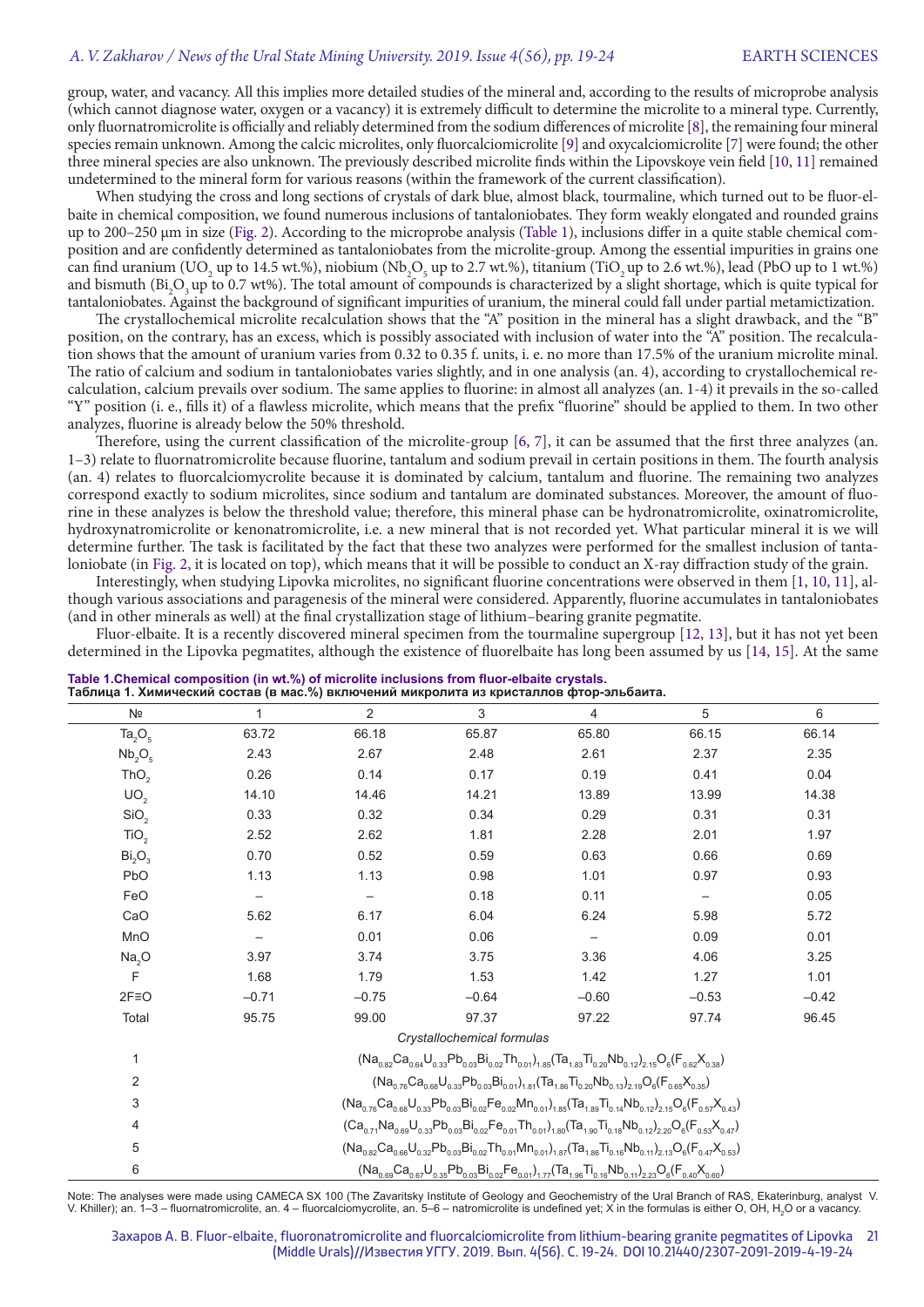

**Figure 3. Long section of a polychrome tourmaline crystal, about 2 cm long. Image in BSE mode, CAMECA SX 100. Analyses 2–3 – crimson zone, an. 1, 6–7 – pink zone, an. 4–5, 8 – greenish zone. Рисунок 3. Продольный срез кристалла полихромного турмалина, длина около 2 см. Снимок в BSE-режиме, CAMECA SX 100. Анализы 2–3 – малиновая зона, ан. 1, 6–7 – розовая зона, ан. 4–5, 8 – зеленоватая зона.**

time, its fluorine–free analogue, elbaite, is quite often found within the Lipovskoye vein field. It was described in all lithium-bearing pegmatites of the object [1, 14 etc.], where it is a common mineral in association with potassium feldspar, albite and lepidolite.

The chemical composition of the colored tourmalines of Lipovka has been studied quite well; they are mainly represented by elbaite (colored differences) and rarely rossmanite (colorless differences). The first data on the composition of non–ferrous tourmaline were presented recently [16], as well as some works were published on the chemistry and zoning of lithium borosilicates [1, 17]. We have studied the chemical composition of polychrome tourmaline from the "German" lithium–bearing pegmatite vein (Table 2). For this purpose, a rubellite crystal was selected with a rough cross-banded zonality (in long section) from the crimson color (top of the crystal) through the pink center to a pale green base. In the individual in the cross section, concentric zoning with a greenish core and a pink rim is noted. The long section of the crystal and the location of the microprobe analysis points are shown in Fig. 3.

#### **Table 2. Chemical composition (in wt.%) of tourmaline (longitudinal cut of crystal). Таблица 2. Химический состав (в мас.%) турмалина (продольный срез кристалла).**

| N <sup>0</sup>                 |                          | 2                 | 3                 | 4                          | 5                 | 6                        | 7                 | 8       |
|--------------------------------|--------------------------|-------------------|-------------------|----------------------------|-------------------|--------------------------|-------------------|---------|
| SiO <sub>2</sub>               | 39.01                    | 38.76             | 38.96             | 38.56                      | 38.90             | 38.70                    | 38.88             | 39.51   |
| TiO <sub>2</sub>               |                          | 0.06              | 0.04              |                            | 0.04              | 0.04                     |                   | 0.06    |
| AI <sub>2</sub> O <sub>3</sub> | 40.05                    | 40.35             | 41.24             | 43.32                      | 43.46             | 40.75                    | 40.04             | 42.20   |
| $Cr_2O_3$                      | $\overline{\phantom{m}}$ | $\qquad \qquad -$ | 0.01              |                            | $\qquad \qquad -$ | $\overline{\phantom{m}}$ | $\qquad \qquad -$ | 0.04    |
| FeO                            | 0.59                     | 0.25              | 0.10              |                            | 0.02              | 0.52                     | 0.45              | 0.05    |
| MnO                            | 1.76                     | 1.55              | 0.61              | 0.12                       | 0.02              | 1.45                     | 1.90              | 0.27    |
| MgO                            |                          | 0.01              | $\qquad \qquad -$ | $\qquad \qquad -$          | 0.01              | $\qquad \qquad -$        |                   |         |
| CaO                            | 0.60                     | 0.70              | 0.54              | 0.32                       | 0.04              | 0.46                     | 0.63              | 0.13    |
| Na <sub>2</sub> O              | 2.17                     | 2.07              | 2.16              | 1.73                       | 1.78              | 2.12                     | 2.13              | 1.94    |
| K, O                           | 0.01                     | 0.02              | 0.01              | 0.01                       | 0.01              | 0.01                     | 0.01              | 0.01    |
| Cs <sub>2</sub> O              |                          |                   |                   | 0.08                       |                   | 0.01                     |                   | 0.02    |
| $Li2O*$                        | 1.46                     | 1.51              | 1.51              | 1.35                       | 1.35              | 1.46                     | 1.46              | 1.46    |
| F                              | 1.20                     | 1.26              | 1.66              | 0.67                       | 0.67              | 1.22                     | 1.20              | 0.77    |
| $O\equiv F$ <sub>2</sub>       | $-0.51$                  | $-0.53$           | $-0.70$           | $-0.28$                    | $-0.28$           | $-0.51$                  | $-0.51$           | $-0.32$ |
| Total                          | 86.34                    | 86.01             | 86.14             | 85.88                      | 86.02             | 86.23                    | 86.19             | 86.14   |
|                                |                          |                   |                   | Crystallochemical formulas |                   |                          |                   |         |

|   | $(Na_{0.65}Ca_{0.10})_{0.75}(Al_{1.73}Li_{0.95}Mn_{0.24}Fe_{0.08})_{3}Al_{6}[Si_{6}O_{18}](BO_{3})_{3}(OH_{3.29}F_{0.71})_{4}$ |
|---|--------------------------------------------------------------------------------------------------------------------------------|
| 2 | $(Na_{0.62}Ca_{0.12})_{0.74}(Al_{1.76}Li_{0.99}Mn_{0.21}Fe_{0.03}Ti_{0.01})_3Al_6[Si_6O_{18}](BO_3)_3(OH_{3.25}F_{0.75})_4$    |
| 3 | $(Na_{0.64}Ca_{0.09})_{0.73}(Al_{1.91}Li_{1.00}Mn_{0.08}Fe_{0.01})_3Al_6[Sl_6O_{18}](BO_3)_{3}(OH_{3.29}F_{0.98})_4$           |
| 4 | $(Na_{0.52}Ca_{0.05})_{0.57} (Al_{2.13}Li_{0.84} Mn_{0.02} Cs_{0.01})_3 Al_6[Si_6O_{18}] (BO_3)_3 (OH_{3.60}F_{0.40})_4$       |
| 5 | $(Na_{0.53}Ca_{0.01})_{0.54}(Al_{2.16}Li_{0.84})_3Al_6[Si_6O_{18}](BO_3)_3(OH_{3.60}F_{0.40})_4$                               |
| 6 | $(Na_{0.64}Ca_{0.08})_{0.72}(Al_{1.77}Li_{0.94}Mn_{0.20}Fe_{0.07})_3Al_6[Si_6O_{18}](BO_3)_3(OH_{3.27}F_{0.73})_4$             |
|   | $(Na_{0.64}Ca_{0.10})_{0.74}(Al_{1.72}Li_{0.96}Mn_{0.26}Fe_{0.06})_3Al_6[Si_6O_{18}](BO_3)_3(OH_{3.29}F_{0.71})_4$             |
| 8 | $(Na_{0.57}Ca_{0.02})_{0.59}(Al_{2.00}Li_{0.95}Mn_{0.04}Fe_{0.01})_3Al_6[Si_6O_{18}](BO_3)_3(OH_{3.57}F_{0.43})_4$             |

Note: The Zavaritsky Institute of Geology and Geochemistry of the Ural Branch of RAS, Ekaterinburg, analyst V. V. Khiller; \* – lithium was determined by the ICP–MS method in ppm and converted into oxides. An. 1–3, 6, 7 – fluor-elbaite, an. 4, 5, 8 – elbaite.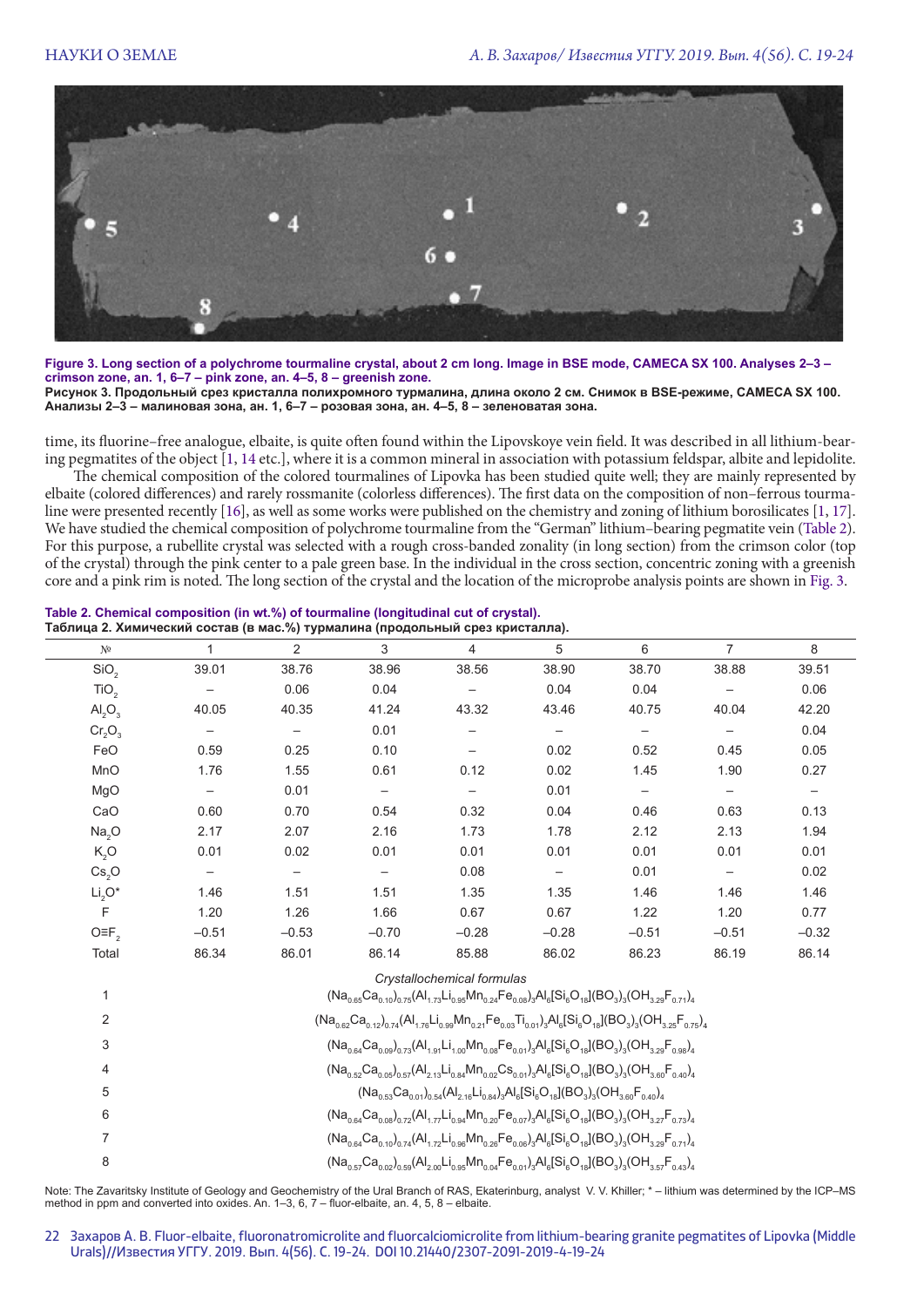## *A. V. Zakharov / News of the Ural State Mining University. 2019. Issue 4(56), pp. 19-24* EARTH SCIENCES

(According to the microsoft profile is the color of total profile is the microsoft profile is the microsoft profile is the microsoft profile is the microsoft profile is the microsoft profile is the microsoft profile is t in the chemical composition. Pink and crimson zones of borosilicate are enriched with manganese, iron, calcium, sodium and fluorine; greenish zones are vice versa and they contain a little more alumina. The lithium content in each color zone was determined by the ICP–MS method (green zone – 6298 ppm, pink – 6776 ppm, crimson – 7022 ppm) and, when converted to oxide, they correlated quite well with previously published results. For example, in an earlier work [16], the amount of  $Li<sub>2</sub>O$  for mixed-colored elbaites is given from 1.1 to 1.6 wt.%. Based on our crystallochemical calculations, the pink and crimson parts of crystal due to the high fluorine content (it varies from 1.2 to 1.7 wt.%) belong to fluor-elbaite; the greenish zone is elbaite with a high rossmanite. It follows that in the lithium-bearing pegmatite veins of Lipovka, along with the well-known tourmalines – elbaite and rossmanite – fluor-elbaite is also widespread. It is possible that fluor-elbaite is the main tourmaline of these pegmatites. Currently, we have analyzed in detail three crystals of colored lithium-containing tourmaline (dark blue, pink and crimson) and it turned out that the core in them is composed of elbaite (rarely rossmanite), and the intermediate zone and border – fluor-elbaite, i. e. up to 2/3 of the crystal volume.

In general, the find of three fluorine-containing minerals (tourmaline and inclusions in it) suggests that fluorine activity was very high at the final stage of the formation of lithium-bearing granite pegmatites of Lipovka. This is confirmed by the host lepidolite in tourmaline (in composition it occupies an intermediate position between polylithionite and trilithionite), as well as the minerals associated with paragenesis – topaz and fluorapatite.

## **Conclusions**

Thus, in the course of the study, three new minerals for lithium-bearing granite pegmatites of the Lipovskoye vein field – fluor-elbaite, fluornatromicrolite and fluorcalciomicrolite – were determined. The last two tantaloniobates were found in the form of small inclusions in crystals of dark blue fluor-elbaite. Tourmaline itself is quite widespread in Lipovka, it composes the intermediate and marginal zones of colored and polychrome tourmaline, and at least fluor-elbaite is found in pink, raspberry and dark blue crystals. The find of three fluorine–containing minerals (tourmaline and inclusions in it) suggests that fluorine activity was very high at the final stage of the formation of lithium–bearing granite pegmatites of Lipovka.

*The author is grateful to V. V. Khiller, Candidate of geological and mineralogical sciences, Yu.V. Erokhin, Candidate of geological and mineralogical sciences, and responsible executives of the Rezhevskoy State natural and mineralogical sanctuary (OGUMPZ "Rezhevskoy") for their assistance in the research. In addition, the author thanks the reviewer for giving this manuscript his careful consideration.*

*The work was performed within state assignment of the Zavaritsky Institute of Geology and Geochemistry of the Ural Branch of the Russian Academy of Sciences, No АААА–А18–118052590032–6.*

#### **REFERENCES**

1. Pekov I. V., Memetova L. R. 2008, *Mineraly granitnykh pegmatitov Lipovki, Sredniy Ural* [Minerals of granite pegmatites of Lipovka, Middle Urals]. *In the world of minerals. Mineralogical almanac*, no. 13, P. 7–44. (*In Russ*.)

2. Emlin E. F., Vakhrusheva N. V., Kaynov V. I. 2002, *Samotsvetnaya polosa Urala* [Precious band of the Urals], Rezhevskoy State natural and mineralogical sanctuary. Guide. Ekaterinburg; Rezh, 156 p.

3. Khiller V. V., Erokhin Yu. V., Zakharov A. V., Ivanov K. S. 2014, Th–U–Pb dating of granite pegmatites from the Lipovskoye ore field (Urals) for three minerals. *Doklady Akademii nauk* [Doklady Earth Sciences], vol. 455, no. 2, P. 323-326. (*In Russ*.)

4. Pekov I. V., Yakubovich O. V., Shcherbachev D. K., Kononkova N. N. 2003, Magnesiotantalite (Mg, Fe) (Ta, Nb)<sub>2</sub>O<sub>6</sub> is a new mineral of the colombite-tantalite group from silica-depleted granite pegmatites of Lipovka (Middle Urals). *Zapiski RMO* (Proceedings of the Russian Mineralogical Society), no. 2, P. 49–59. (*In Russ*.)

5. Erokhin Yu. V., Zakharov A. V. 2013, *Manganotantalit i bismutotantalit iz kontaminirovannykh pegmatitov Lipovskogo zhil'nogo polya (Sredniy Ural)* [Manganotantalite and bismuthotantalite from contaminated pegmatites of the Lipovskoye vein field (Middle Urals)]. *14th All-Russian scientific readings in memory of the Ilmen mineralogist V. O. Polyakov*. Miass, P. 25–29. (*In Russ*.)

6. Atencio D., Andrade M. B., Christy A. G., Giere R., Kartashov P. M. 2010, The pyrochlore supergroup of minerals: nomenclature. *Canadian Mineralogist*, vol. 48, P. 673–698.

7. Christy A. G., Atencio D. 2013, Clarification of status of species in the pyrochlore supergroup. *Mineralogical Magazine*, vol. 77, P. 13–20. https://doi.org/10.1180/minmag.2013.077.1.02

8. Witzke T., Steins M., Doering T., Schuckmann W., Wegner R., Pöllmann H. 2011, Fluornatromicrolite, (Na,Ca, Bi),Ta,O<sub>s</sub>F, a new mineral species from Quixaba, Paraíba, Brazil. *Canadian Mineralogist*, Vol. 49. P. 1105–1110. https://doi.org/10.3749/canmin.49.4.1105

9. Andrade M. B., Atencio D., Persiano A. I. C., Ellena J. 2013, Fluorcalciomicrolite, (Ca,Na,□)<sub>2</sub>Ta,O<sub>s</sub>F, a new microlite-group mineral from Volta Grande pegmatite, Nazareno, Minas Gerais, Brazil. *Mineralogical Magazine*, vol. 77, issue 7, P. 2989–2996. https://doi.org/10.1180/minmag.2013.077.7.08 10. Zakharov A. V., Erokhin Yu. V. 2015, About the mineralogy of tantaloniobates in contaminated pegmatites of Lipovka (Middle Urals). *Vestnik Ural'skogo otdeleniya RMO* [Bulletin of the Ural branch of the Russian Mineralogical Society]. Ekaterinburg, no. 12, P. 46–53. (*In Russ*.)

11. Zakharov A. V., Erokhin Yu. V. 2015, *Mikrolit i svyazannyye s nim stibiotantalit i bismutotantalit iz kontaminirovannykh pegmatitov Lipovskogo zhil'nogo polya (Sredniy Ural*) [Microlite and associated stibiotantalite and bismuthotantalite from contaminated pegmatites of the Lipovskoye vein field (Middle Urals)]. *16th All-Russian scientific readings in memory of the Ilmen mineralogist V. O. Polyakov*. Miass, P. 23–29. (*In Russ*.)

12. Bosi F., Andreozzi G. B., Skogby H., Lussier A. J., Abdu Y. A., Hawthorne F. C. 2013, Fluor-elbaite, Na(Li<sub>1.5</sub>Al<sub>1.5</sub>)Al<sub>6</sub>(Si<sub>6</sub>O<sub>18</sub>)(BO<sub>3</sub>),(OH)<sub>3</sub>F, a new mineral species of the tourmaline supergroup. *American Mineralogist*, vol. 98, P. 297–303.

13. Henry D. J., Novák M., Hawthorne F. C., Ertl A., Dutrow B. L., Uher P., Pezzotta F. 2011, Nomenclature of the tourmaline-supergroup minerals. *American Mineralogist*, vol. 96, P. 895–913. https://doi.org/10.2138/am.2011.3636

14. Erokhin Yu. V., Zakharov A. V. 2011, *Polikhromnyye turmaliny i lepidolit iz redkometal'nykh granitnykh pegmatitov Lipovskogo zhil'nogo polya (Sredniy Ural*) [Polychrome tourmaline and lepidolite from rare-metal granite pegmatites of the Lipovskoye vein field (Middle Urals)]. *Yearbook-2010*. Proceedings of the Zavaritsky Institute of Geology and Geochemistry of the Ural Branch of the Russian Academy of Sciences. Issue 158. P. 135–139. (*In Russ*.) 15. Khiller V. V. 2015, Determination of boron and oxygen in tourmaline by X-ray microprobe analysis. *Vestnik Ural'skogo otdeleniya RMO* [Bulletin of the Ural branch of the Russian Mineralogical Society], no. 12, P. 128–135. (*In Russ*.)

16. Serdyuchenko D. P., Bolshakova T. N., Cherepivskaya G. E. 1984, Tourmalines from pegmatites and granites of Lipovka in the Urals. *Zapiski RMO* (Proceedings of the Russian Mineralogical Society), part 113, issue 4, P. 478–485. (*In Russ*.)

17. Memetova L. R., Pekov I. V., Bryzgalov I. A. 2005, *Khimicheskiy sostav i zonal'nost' turmalinov v redkometall'no-samotsvetnykh pegmatitakh Lipovki, Sredniy Ural* [Chemical composition and zoning of tourmaline in rare-metal semiprecious pegmatites of Lipovka, Middle Urals]. Materials of the V International Symposium called "Mineralogical Museums", P 151–153. (*In Russ*.)

*The article was received on March 07, 2019*